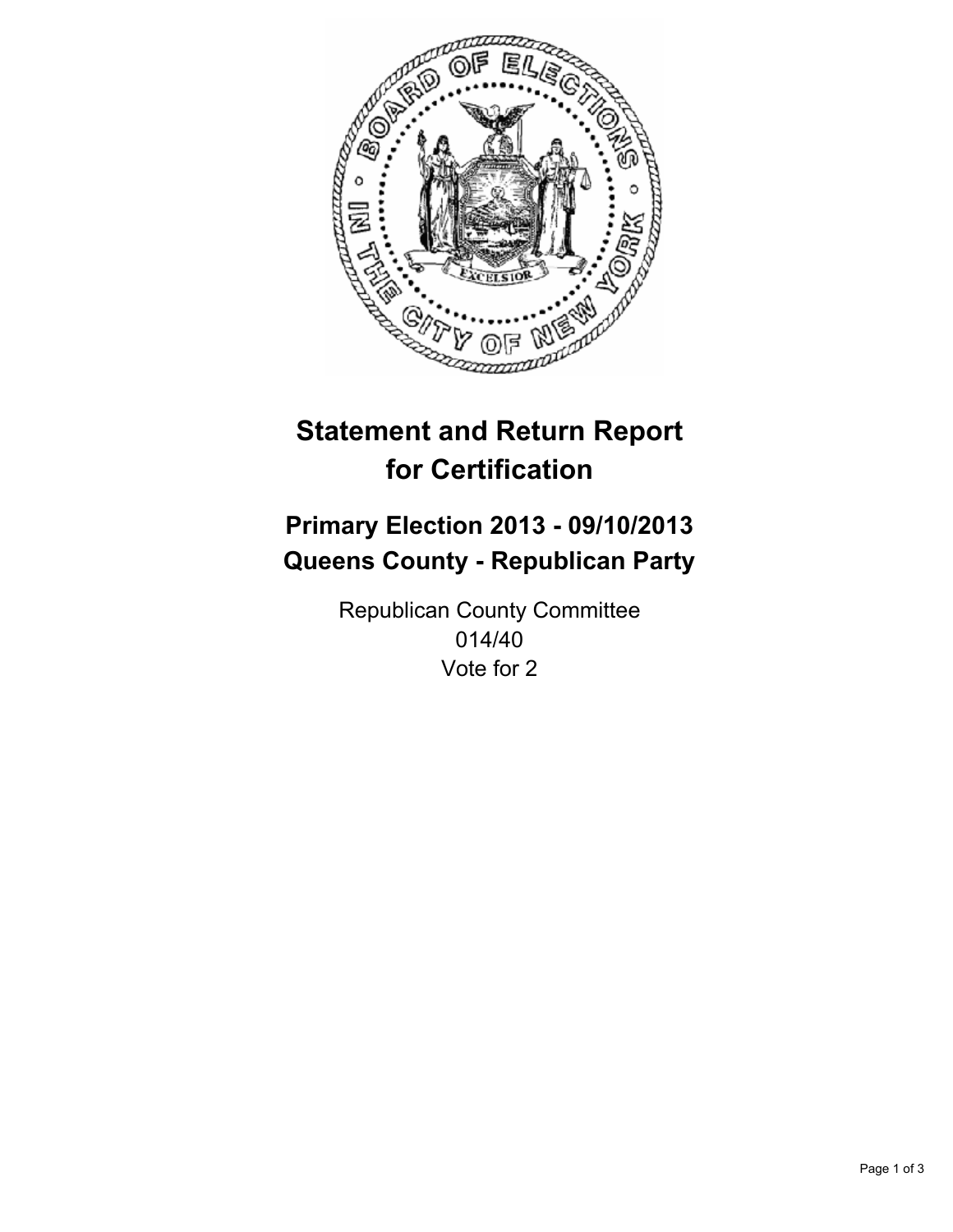

## **Assembly District 40**

| ABSENTEE/MILITARY     |    |
|-----------------------|----|
|                       |    |
| <b>FEDERAL</b>        | 0  |
| SPECIAL PRESIDENTIAL  | 0  |
| <b>AFFIDAVIT</b>      | 0  |
| <b>DERUN JIN</b>      | 3  |
| <b>GLORIA KUCHAR</b>  |    |
| <b>CARMINE FERONE</b> | 6  |
| <b>MARIA FERONE</b>   |    |
| <b>Total Votes</b>    | 11 |